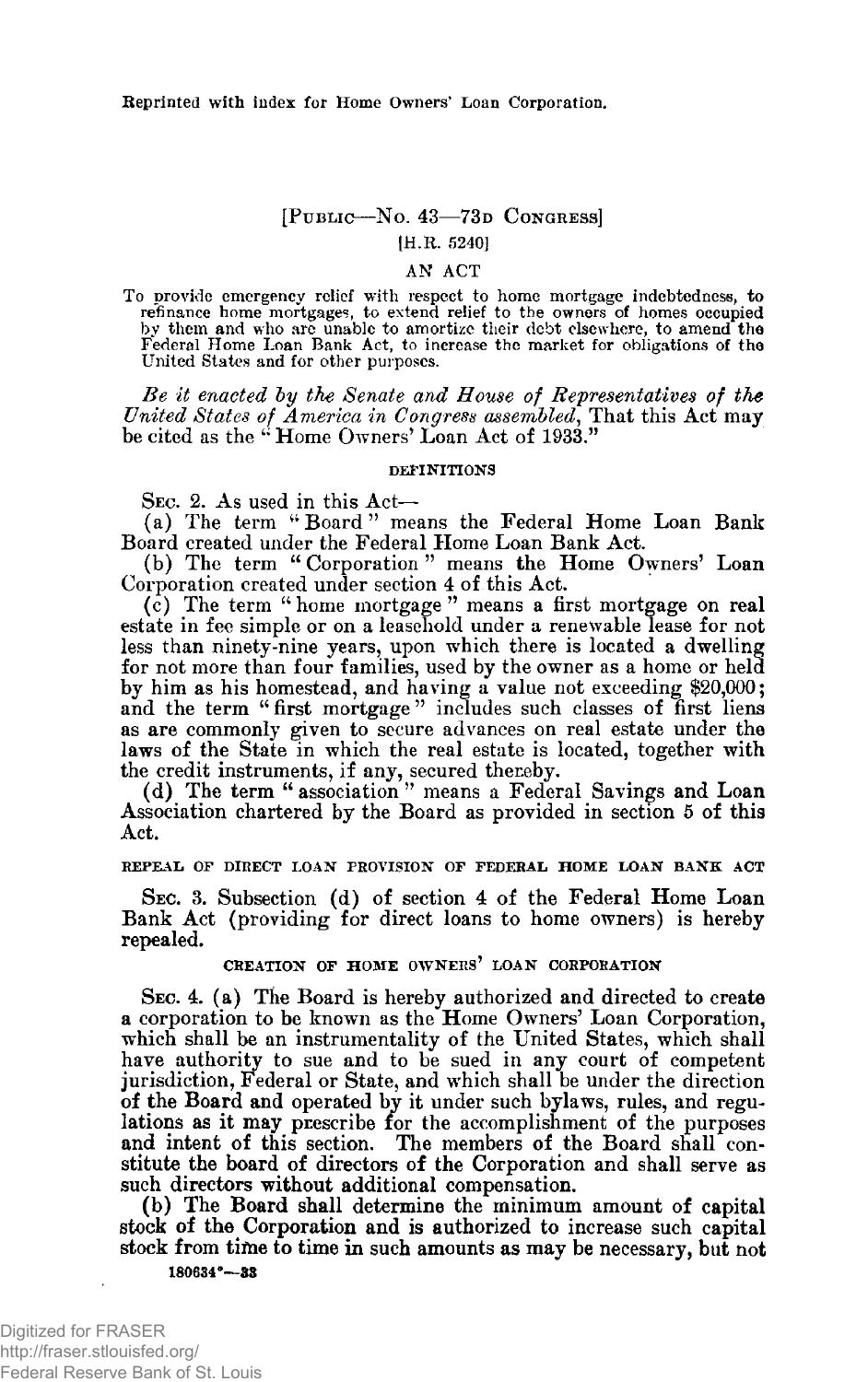to exceed in the aggregate \$200,000,000. Such stock shall be sub**scribed for by the Secretary of the Treasury on behalf of the United States, and payments for such subscriptions shall be subject to call in whole or in part by the Board and shall be made at such time or** times as the Secretary of the Treasury deems advisable. **poration shall issue to the Secretary of the Treasury receipts for payments by him for or on account of such stock, and such receipts shall be evidence of the stock ownership of the United States. In order to enable the Secretary of the Treasury to make such payments when called, the Reconstruction Finance Corporation is authorized and directed to allocate and make available to the Secretary of the Treasury the sum of \$200,000,000, or so much thereof as may be necessary, and for such purpose the amount of the notes, bonds, debentures, or other such obligations which the Reconstruction Finance Corporation is authorized and empowered under section 9 of the Reconstruction Finance Corporation Act, as amended, to have outstanding at any one time, is hereby increased by such amounts as may be necessary.**

**(c) The Corporation is authorized to issue bonds in an aggregate** amount not to exceed \$2,000,000,000, which may be sold by the **Corporation to obtain funds for carrying out the purposes of this section, or exchanged as hereinafter provided. Such bonds shall be issued in such denominations as the Board shall prescribe, shall mature within a period of not more than eighteen years from the date of their issue, shall bear interest at a rate not to exceed 4 per centum per annum, and shall be fully and unconditionally guaranteed as to interest only by the United States, and such guaranty shall be expressed on the face thereof. In the event that the Corporation shall be unable to pay upon demand, when due, the interest on any such bonds, the Secretary of the Treasury shall pay to the Corporation the amount of such interest, which is hereby authorized to be appropriated out of any money in the Treasury not otherwise appropriated, and the Corporation shall pay the amount of such interest to the holders of the bonds. Upon the payment of such interest by the Secretary of the Treasury the amount so paid shall become an obligation to the United States of the Corporation and shall bear interest at the same rate as that borne by the bonds upon which the interest has been so paid. The bonds issued by the Corporation under this subsection shall be exempt, both as to principal and interest, from all taxation (except surtaxes, estate, inheritance, and gift taxes) now or hereafter imposed by the United States or any District, Territory, dependency, or possession thereof, or by any State, county, municipality, or local taxing authority. The Corporation, including its franchise, its capital, reserves and surplus, and its loans and income, shall likewise be exempt from such taxation; except that any real property of the Corporation shall be subject to taxation to the same extent, according to its value, as other real property is taxed.**

**(d) The Corporation is authorized, for a period of three years after the date of enactment of this Act, (1) to acquire in exchange for bonds issued by it, home mortgages and other obligations and liens secured by real estate (including the interest of a vendor under a purchase-money mortgage or contract) recorded or filed in the proper oiEce or executed prior to the date of the enactment of this Act, and (2) in connection with any such exchange, to make advances in cash**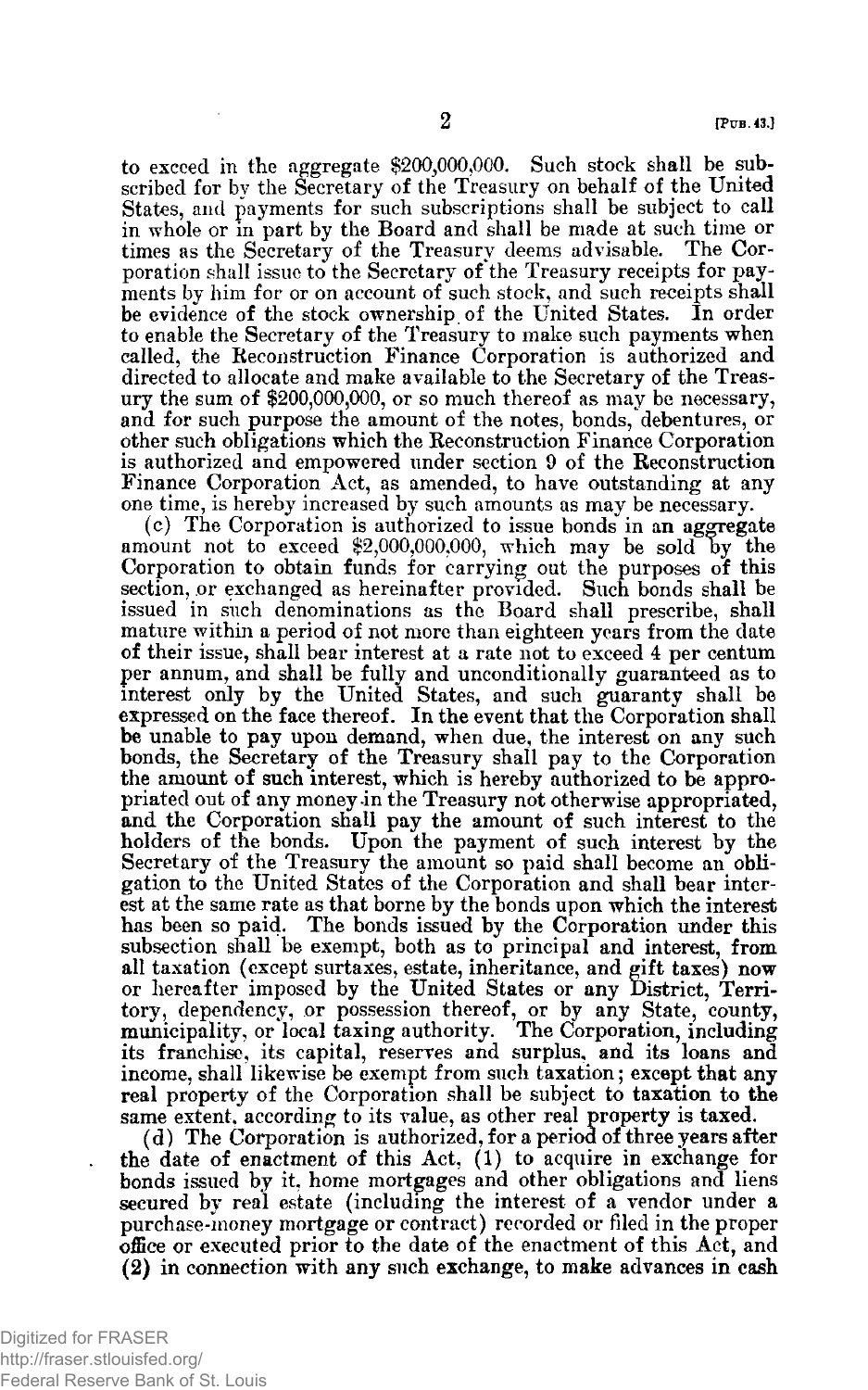**to pay the taxes and assessments on the real estate, to provide for necessary maintenance and make necessary repairs, to meet the incidental expenses of the transaction, and to pay such amounts, not exceeding \$50, to the holder of the mortgage, obligation, or lien acquired as may be the difference between the face value of the bonds exchanged plus accrued interest thereon and the purchase price of the mortgage, obligation, or lien. The face value of the bonds so exchanged plus accrued interest thereon and the cash so advanced shall not exceed in any case \$14,000, or 80 per centum of the value of the real estate as determined by an appraisal made by the Corporation, whichever is the smaller. In any case in which the amount of the face value of the bonds exchanged plus accrued interest thereon and the cash advanced is less than the amount the home owner owes with respect to the home mortgage or other obligation or lien so acquired by the Corporation, the Corporation shall credit the difference between such amounts to the home owner and shall reduce the amount owed by the home owner to the Corporation to that extent. Each home mortgage or other obligation or lien so** acquired shall be carried as a first lien or refinanced as a home mort**gage by the Corporation on the basis of the price paid therefor by the Corporation, and shall be amortized by means of monthly payments** sufficient to retire the interest and principal within a period of not **to exceed fifteen years; but the amortization payments of any home owner may be made quarterly, semiannually, or annually, if in the judgment of the Corporation the situation of the home owner requires it. Interest on the unpaid balance of the obligation of the home owner to the Corporation shall be at a rate not exceeding 5 per centum per annum. The Corporation may at any time grant an extension of time to any home owner for the payment of any installment of principal or interest owed by him to the Corporation if, in the judgment of the Corporation, the circumstances of the home owner and the condition of the security justify such extension, and no payment of any installment of principal shall be required during the period of three years from the date this Act takes effect if the** home owner shall not be in default with respect to any other condi**tion or covenant of his mortgage. As used in this subsection, the term " real estate " includes only real estate held in fee simple or on a leasehold under a lease renewable for not less than ninety-nine years, upon which there is located a dwelling for not more than four families used by the owner as a home or held by him as a homestead and having a value not exceeding \$20,000. No discrimination shall be made under this Act against any home mortgage by reason of the fact that the real estate securing such mortgage is located in a municipality, county, or taxing district which is in default upon any of its obligations.**

**^e) The Corporation is further authorized, for a period of three years from the date of enactment of this Act, to make loans in cash subject to the same limitations and for the same purposes for which cash advances may be made under subsection (d) of this section, in cases where the property is not otherwise encumbered; but no such loan shall exceed 50 per centum of the value of the property securing** the same as determined upon an appraisal made by the Corporation. **Each such loan shall be secured by a duly recorded home mortgage,**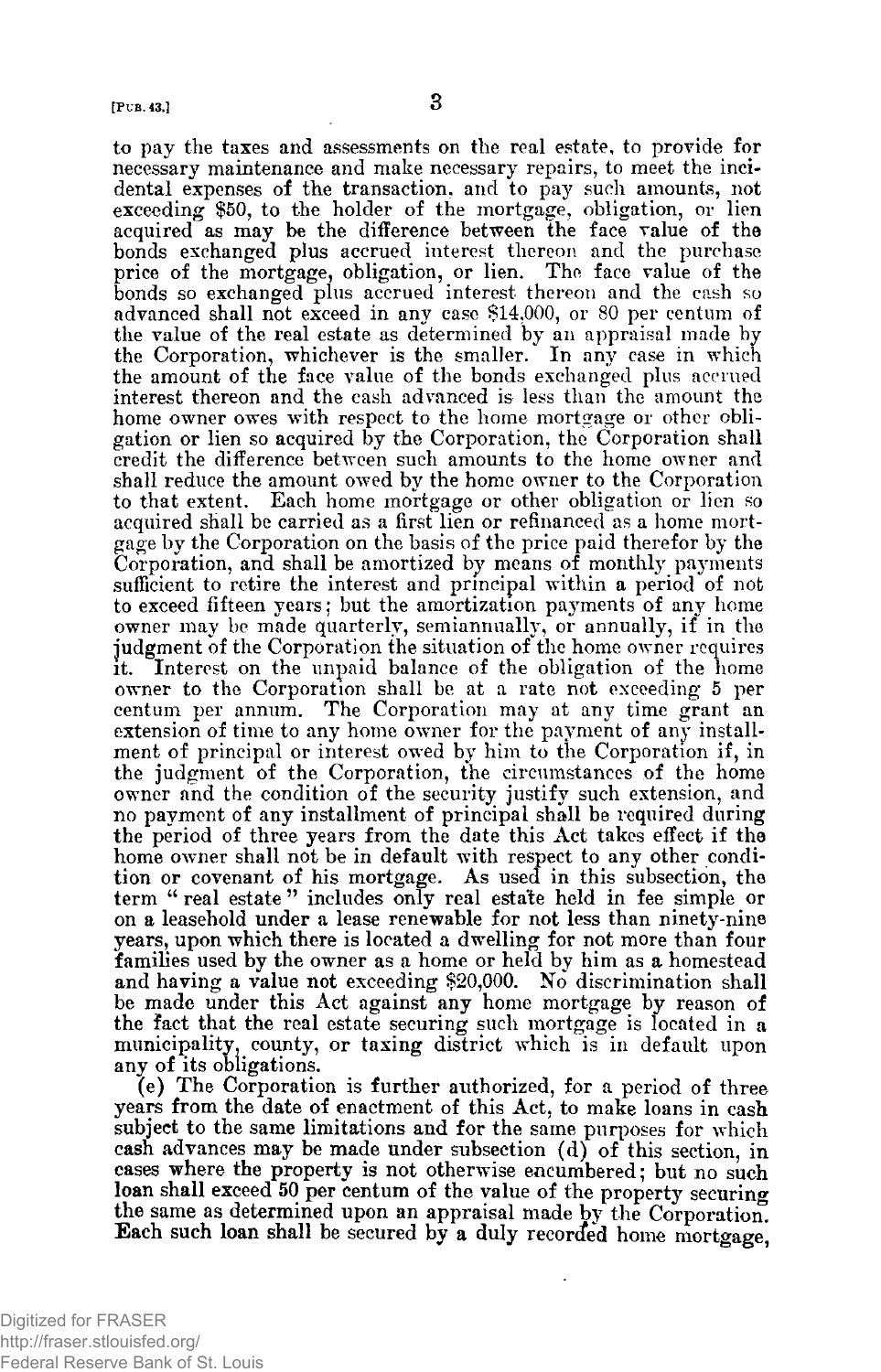**and shall bear interest at the same rate and shall be subject to the same provisions with respect to amortization and extensions as are applicable in the case of obligations refinanced under subsection (d) of this section.**

**(f) The Corporation is further authorized, for a period of three years from the date of enactment of this Act, in any case in which the holder of a home mortgage or other obligation or lien eligible for exchange under subsection (d) of this section does not accept the bonds of the Corporation in exchange as provided in such sub**section and in which the Corporation finds that the home owner **cannot obtain a loan from ordinary lending agencies, to make cash advances to such home owner in an amount not to exceed 40 per centum of the value of the property for the purposes specified in such subsection (d). Each such loan shall be secured by a duly recorded home mortgage and shall bear interest at a rate of interest which shall be uniform throughout the United States, but which in no event shall exceed a rate of 6 per centum per annum, and shall be subject to the same provisions with respect to amortization and extensions as are applicable in cases of obligations refinanced under subsection (d) of this section.**

**(g) The Corporation is further authorized, for a period of three years from the date of the enactment of this Act, to exchange bonds and to advance cash, subject to the limitations provided in subsection (d) of this section, to redeem or recover homes lost by the owners by foreclosure or forced sale by a trustee under a deed of trust or under power of attorney, or by voluntary surrender to the mortgagee within two years prior to such exchange or advance.**

**(h) The Board shall make rules for the appraisal of the property on which loans are made under this section so as to accomplish the purposes of this Act.**

**(i) Any person indebted to the Corporation may make payment to it in part or in full by delivery to it of its bonds which shall be accepted for such purpose at face value.**

**(j) The Corporation shall have power to select, employ, and fix** the compensation of such officers, employees, attorneys, or agents as **shall be necessary for the performance of its duties under this Act, without regard to the provisions of other laws applicable to the** employment or compensation of officers, employees, attorneys, or **agents of the United States.** No such officer, employee, attorney, or **agent shall be paid compensation at a rate in excess of the rate provided by law in the case of the members of the Board. The Corporation shall be entitled to the free use of the United States mails for its ofBcial business in the same manner as the executive departments of the Government, and shall determine its necessary expenditures under this Act and the manner in which they shall be incurred, allowed, and paid, without regard to the provisions of any other law governing the expenditure of public funds. The Corporation shall pay such proportion of the salary and expenses of the members of the Board and of its ofHcers and employees as the Board may determine to be equitable, and may use the facilities of Federal Home Loan Banks, upon making reasonable compensation therefor as determined by the Board.**

**(k) The Board\* is authorized to make such bylaws, rules and regulations, not inconsistent with the provisions of this section, as**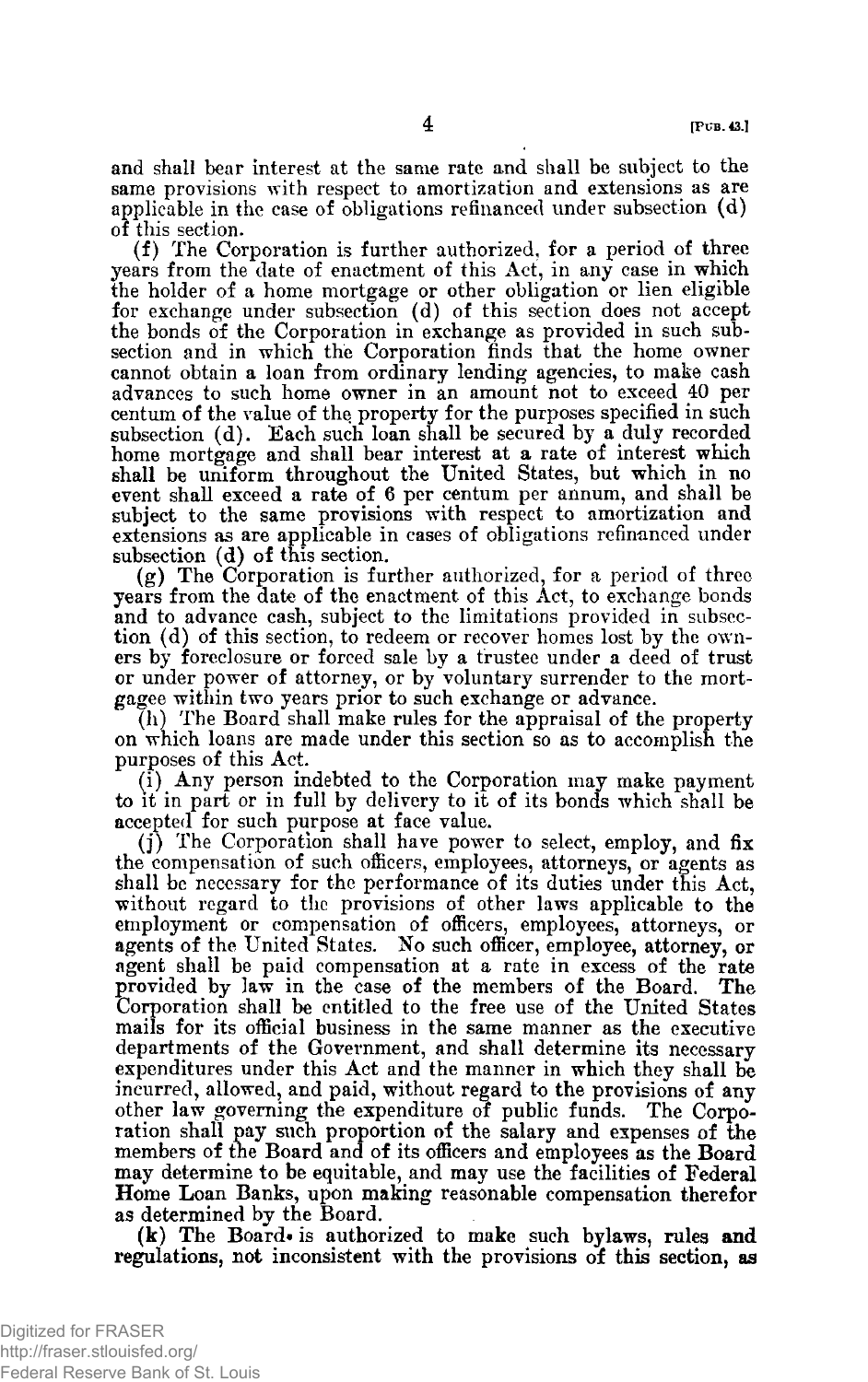**[Pun.43j 5**

**may be necessary for the proper conduct of the affairs of the Corporation. The Corporation is further authorized and directed to retire and cancel the bonds and stock of the Corporation as rapidly as the resources of the Corporation will permit. Upon the retirement of such stock, the reasonable value thereof as determined by the Board shall be paid into the Treasury of the United States and the receipts issued therefor shall be canceled. The Board shall proceed to liquidate the Corporation when its purposes have been accomplished, and shall pay any surplus or accumulated funds into the Treasury of the United States. The Corporation may declare and pay such divi-**

**of the Board it is proper for the Corporation to pay. FEDERAL SAVINGS AND LOAN ASSOCIATIONS**

**dends to the United States as may be earned and as in the judgment**

**SEC. 5. (a) In order to provide local mutual thrift institutions in which people may invest their funds and in order to provide for the financing of homes, the Board is authorized, under such rules and regulations as it may prescribe, to provide for the organization, incorporation, examination, operation, and regulation of associations to be known as "Federal Savings and Loan Associations", and to issue charters therefor, giving primary consideration to the best practices of local mutual thritt and home-financing institutions in the United States.**

**(b) Such associations shall raise their capital only in the form of payments on such shares as are authorized in their charter, which shares may be retired as is therein provided. No deposits shall be accepted and no certificates of indebtedness shall be issued except for such borrowed money as may be authorized by regulations of the Board.**

**(c) Such associations shall lend their funds only on the security of their shares or on the security of first liens upon homes or combination of homes and business property within fifty miles of their home ofHce: That not more than \$20,000 shall be loaned on the security of a first lien upon any one such property; except that not exceeding 15 per centum of the assets of such association may be loaned on other improved real estate without regard to said \$20,000 limitation, and without regard to said fifty-mile Emit, but secured by** first lien thereon: And provided further, That any portion of the **assets of such associations may be invested in obligations of the United States or the stock or bonds of a Federal Home Loan Bank.**

**(d) The Board shall have full power to provide in the rules and regulations herein authorized for the reorganization, consolidation, merger, or liquidation of such associations, including the power to appoint a conservator or a receiver to take charge of the affairs of any such association, and to require an equitable readjustment of the capital structure of the same; and to release any such association from such control and permit its further operation.**

**(e) No charter shall be granted except to persons of good character and responsibility, nor unless in the judgment of the Board a necessity exists for such an institution in the community to be served, nor unless there is a reasonable probability of its usefulness and success, nor unless the same can be established without undue injury to properly conducted existing local thrift and home-financing institutions.**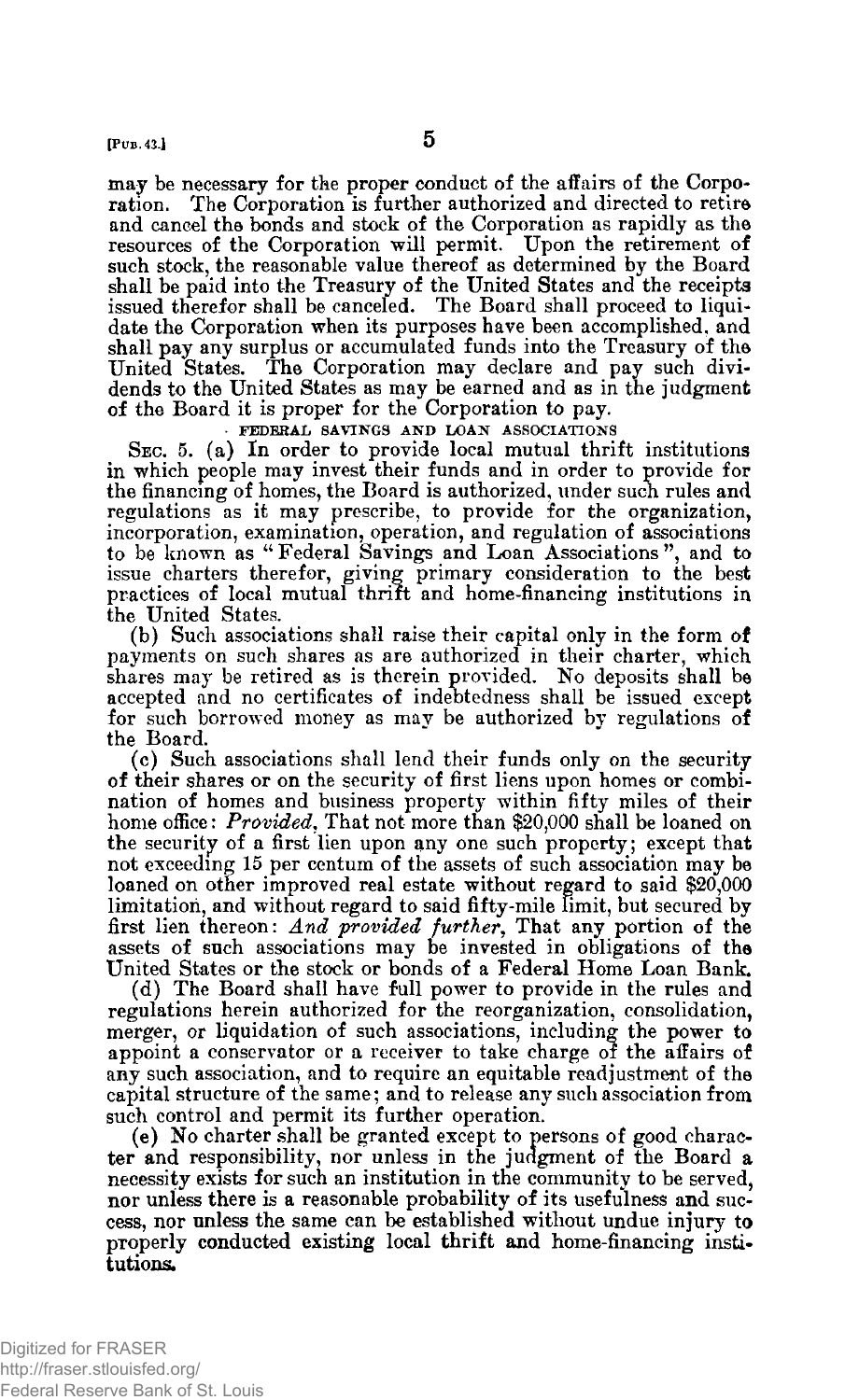**(f) Each such association, upon its incorporation, shall become automatically a member of the Federal Home Loan Bank of the district in which it is located, or if convenience shall require and the Board approve, shall become a member of a Federal Home Loan Bank of an adjoining district. Such associations shall qualify for such membership in the manner provided in the Federal Home Loan Bank Act with respect to other members.**

**(g) The Secretary of the Treasury is authorized on behalf of the United States to subscribe for preferred shares in such associations which shall be preferred as to the assets of the association and which Ehall be entitled to a dividend, if earned, after payment of expenses and provision for reasonable reserves, to the same extent as other shareholders. It shall be the duty of the Secretary of the Treasury to subscribe for such preferred shares upon the request of the Board; but the subscription by him to the shares of any one association shall not exceed \$100,000, and no such subscription shall be called for unless in the judgment of the Board the funds are necessary for the encouragement of local home financing in the community to be served and for the reasonable financing of homes in such community. Payment on such shares may be called from time to time by the association, subject to the approval of the Board and the Secretary of the Treasury ; but the amount paid in by the Secretary of the Treasury shall at no time exceed the amount paid in by all other shareholders, and the aggregate amount of shares held by the Secretary of the Treasury shall not exceed at any time the aggregate amount of shares held by all other shareholders. To enable the Secretary of the Treasury to make such subscriptions when called there is hereby authorized to be appropriated, out of any money in the Treasury not otherwise appropriated, the sum of \$100,000,000, to be immediately available and to remain available until expended. Each such association shall issue receipts for such payments by the Secretary of the Treasury in such form as may be approved by the Board, and such receipts shall be evidence of the interest of the United States in such preferred shares to the extent of the amount so paid. Each such association shall make provision for the retirement of its preferred shares held by the Secretary of the Treasury, and beginning at the expiration of five years from the time of the investment in such shares, the association shall set aside one third of the receipts from its investing and borrowing shareholders to be used for the purpose of such retirement. La case of the liquidation of any such association the shares held by the Secretary of the Treasury shall be retired at par before any payments are made to other shareholders.**

**(h) Such associations, including their franchises, capital, reserves,** and surplus, and their loans and income, shall be exempt from all **taxation now or hereafter imposed by the United States, and all shares of such associations shall be exempt both as to their value and the income therefrom from all taxation (except surtaxes, estate, inheri**tance, and gift taxes) now or hereafter imposed by the United States; and no State, Territorial, county, municipal, or local taxing authority **snail impose any tax on such associations or their franchise, capital, reserves, surplus, loans, or income greater than that imposed by such authority on other similar local mutual or cooperative thrift and home financing institutions.**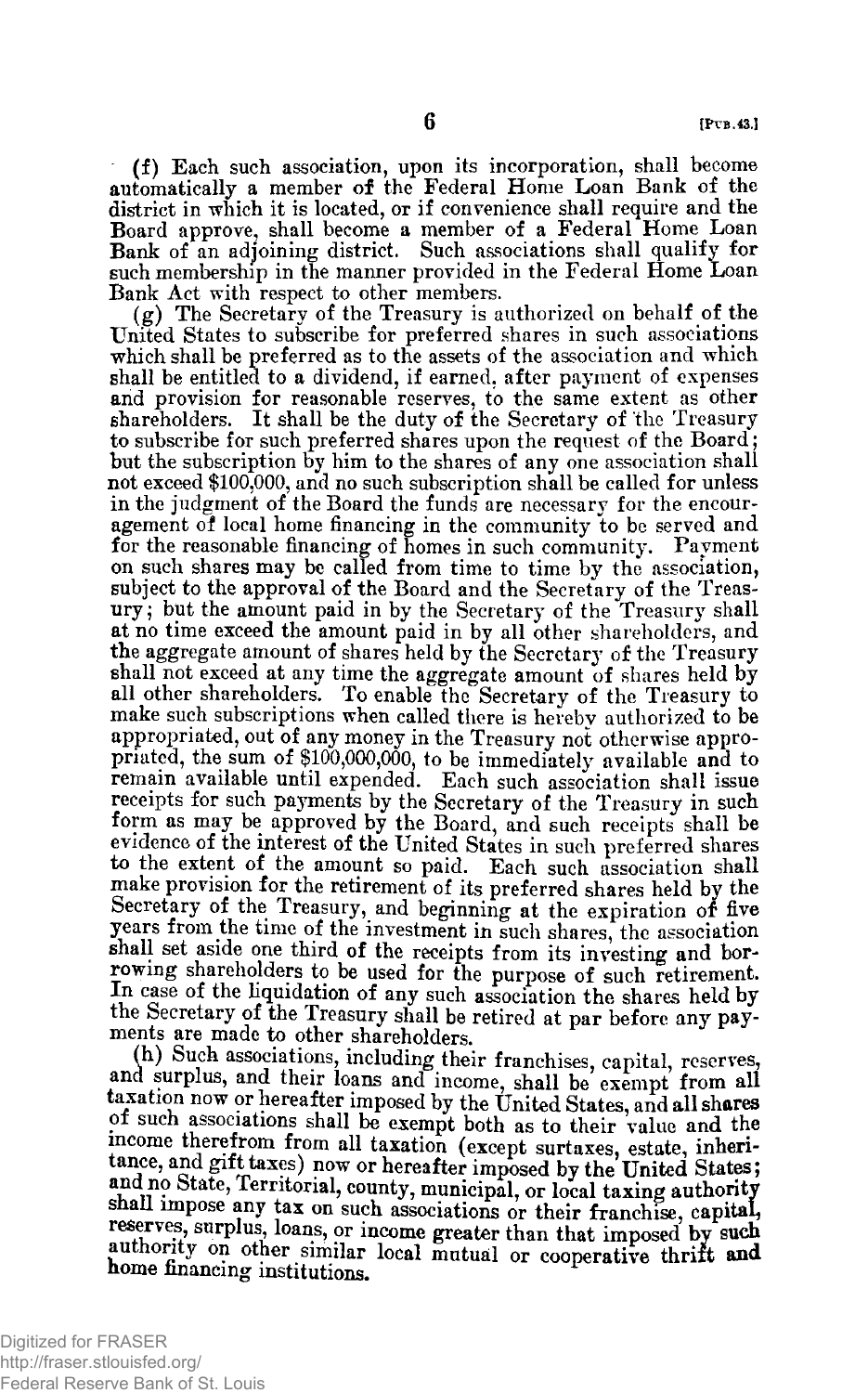**(i) Any member of a, Federal Home Loan Dank may con vert itself into a Federal Savings and Loan Association under this Act upon a.** vote of its stockholders as provided by the law under which it oper**ates; but such conversion shall be subject to such rules and regulations as the Board may prescribe, and thereafter the converted association shall be entitled to all the benefits of this section and shall be subject to examination and regulation to the same extent as other associations incorporated pursuant to this Act.**

## **ENCOURAGEMENT OF SAVING AND HOME FINANCING**

**SEC. 6. To enable the Board to encourage local thrift and local home financing and to promote, organize, and develop the associations herein provided for or similar associations organized under local laws, there is hereby authorized to be appropriated, out of any money in the Treasury not otherwise appropriated, the sum of \$150,000, to be immediately available and remain available until expended, subject to the call of the Board, which sum, or so much thereof as may be necessary, the Board is authorized to use in its discretion for the accomplishment of the purposes of this section without regard to the provisions of any other law governing the expenditure of public funds.**

**SEC. 7. The provisions of this Act shall apply to the continental United States, to the Territories of Alaska and Hawaii, and to Puerto Rico and the Virgin Islands.**

## **PENALTIES**

**SEC. 8. (a) Whoever makes any statement, knowing it to be false,** or whoever willfully overvalues any security, for the purpose of **influencing in any way the action of the Home Owners' Loan Corporation or the Board or an association upon any application, advance, discount, purchase, or repurchase agreement, or loan, under this Act, or any extension thereof by renewal deferment, or action or otherwise, or the acceptance, release, or substitution of security therefor, shall be punished by a fine of not more than \$5,000, or by imprisonment for not more than two years, or both.**

**(b) Whoever (1) falsely makes, forges, or counterfeits any note, debenture, bond, or other obligation or coupon, in imitation of or purporting to be a note, debenture, bond, or other obligation, or coupon, issued by the Home Owners' Loan Corporation or an association; or (2) passes, utters, or publishes, or attempts to pass, utter, or publish, any false, forged, or counterfeited note, debenture, bond, or other obligation, or coupon, purporting to have been issued by the Home Owners' Loan Corporation or an association, knowing the same to be false, forged, or counterfeited; or (3) falsely alters any note, debenture, bond or other obligation, or coupon, issued or purporting to have been issued by the Home Owners' Loan Corporation or an association; or (4) passes, utters, or publishes, or attempts to pass, utter, or publish, as true any falsely altered or spurious note, debenture, bond, or other obligation, or coupon, issued or purporting to have been issued by the Home Owners' Loan Corporation or an association, knowing the same to be falsely altered or spurious, shall be punished by a fine of not more than \$10,000, or by imprisonment for not more than five years, or both.**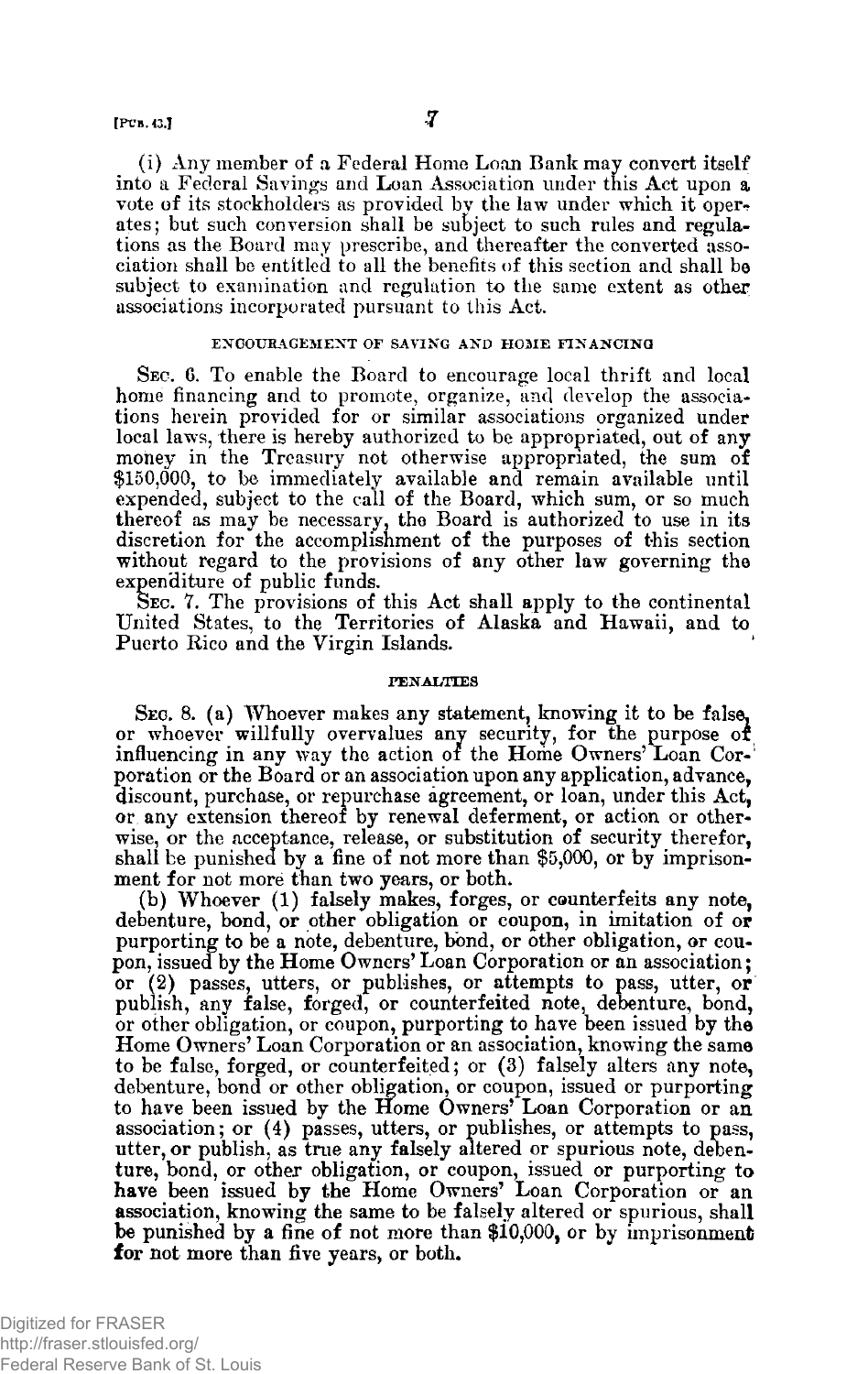**(c) IVhoever, being connected in any capacity with the Board or the Home Owners' Loan Corporation or an association (1) embezzles, abstracts, purloins, or willfully misapplies any moneys, funds, securities, or other things of value/whether belonging to it or pledged or otherwise intrusted to it; or (2) with intent to defraud the Board or the Home Owners' Loan Corporation or an association, or any other body politic or corporate, or any individual, or to deceive any oHicer, auditor, or examiners of the Board or the Home Owners' Loan Corporation or an association, makes any false entry in any book, report, or statement of or to the Board or the Home Owners' Loan Corporation or an association, or, without being duly authorized, draws any order or issues, puts forth, or assigns any note, debenture, bond, or other obligation, or draft, mortgage, judgment, or decree thereof, shall be punished by a fine of not more than \$10,000, or by imprisonment for not more than five years, or both.**

(d) The provisions of sections 112, 113, 114, 115, 116, and 117 of **the Criminal Code of the United States (U.S.C., title 18, secs. 202 to 207, inclusive), insofar as applicable, are extended to apply to contracts or agreements of the Home Owners' Loan Corporation and an association under this Act, which, for the purposes hereof, shall be** held to include advances, loans, discounts, and purchase and repur**chase agreements; extensions and renewals thereof; and acceptances, releases, and substitutions of security therefor.**

**(e) No person, partnership, association, or corporation shall make any charge in connection with a loan by the Corporation or an exchange of bonds or cash advance under this Act except ordinary charges authorized and required by the Corporation for services actually rendered for examination and perfecting of title, appraisal, and like necessary services. Any person, partnership, association, or corporation violating the provisions of this subsection shall, upon conviction thereof, be fined not more than \$10,000, or imprisoned not more than five years, or both.**

#### **SEPARABILITY PROVISION**

**SEC. 9. If any provision of this Act, or the application thereof to any person or circumstances, is held invalid, the remainder of the Act, and the application of such provision to other persons or circumstances, shall not be affected thereby.**

**Approved, June 13, 1933.**

Digitized for FRASER http://fraser.stlouisfed.org/ Federal Reserve Bank of St. Louis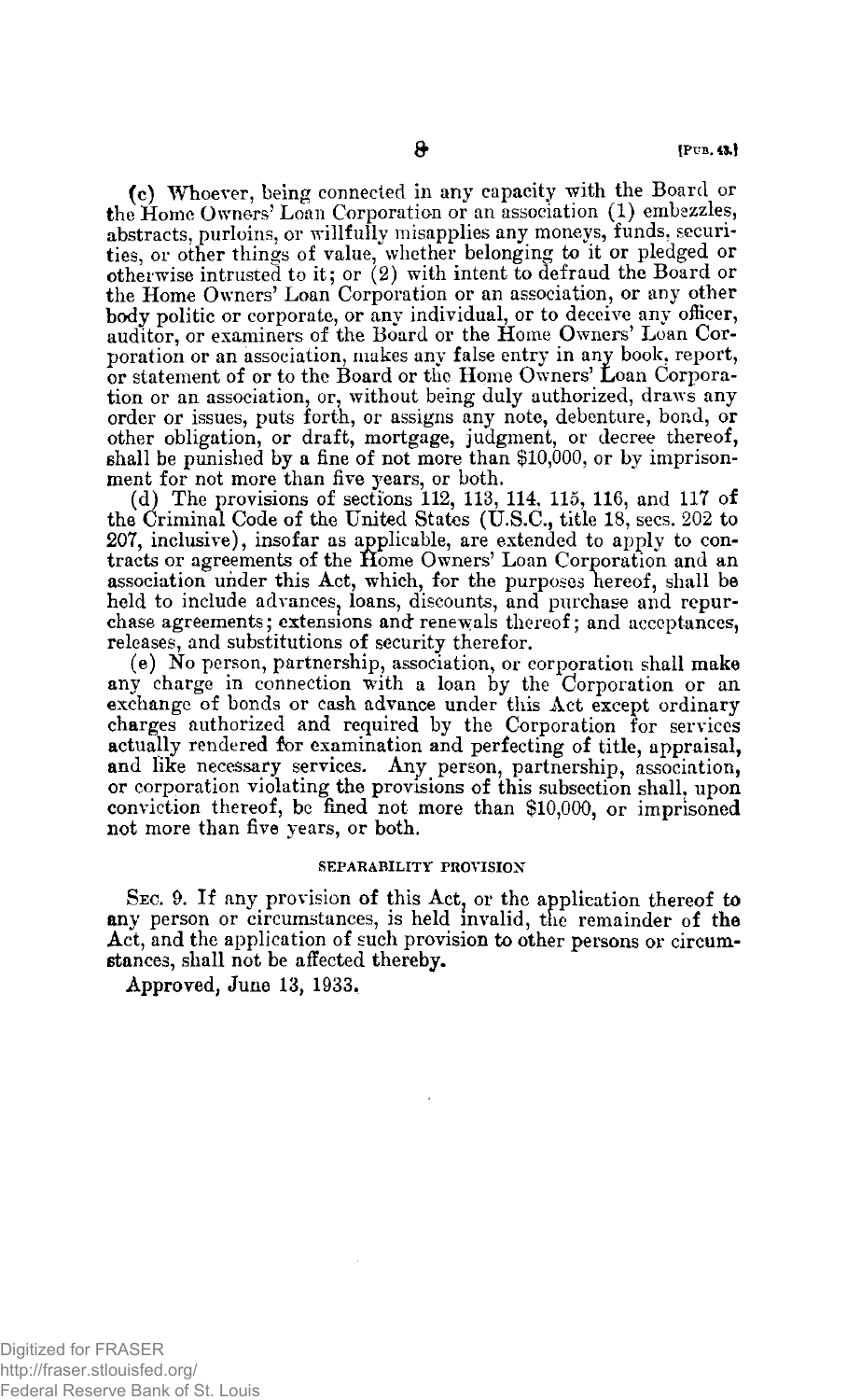# **INDEX**

# **A Section Act, Home Owners' Loan, of 1933\_\_\_\_\_\_\_\_\_\_\_\_\_\_\_\_\_\_\_\_\_\_\_\_\_ 1 Act, application to United States, Alaska, Hawaii, Puerto Rico, and the Virgin Islands\_\_\_\_\_\_\_\_\_\_\_\_\_\_\_\_\_\_\_\_\_\_\_\_\_\_\_\_ 7 Advances: And boitd'j not to exceed \$14,000--------------------------------- 4 (d) (2) And bonds not to exceed 80 percent of real estate value\_\_ 4 (d) (2) Cash, not exceeding 40 percent of real estate value\_\_\_\_\_\_\_ 4 (f) For assessments\_\_\_\_\_\_\_\_\_\_\_\_\_\_\_\_\_\_\_\_\_\_\_\_\_\_\_\_\_\_\_\_\_\_\_\_\_\_ 4 (d) (2) For expenses ajid repairs\_\_\_\_\_\_\_\_\_\_\_\_\_\_\_\_\_\_\_\_\_\_\_\_\_\_\_\_\_\_ 4 (d) (2) For taxes\_\_\_\_\_\_\_\_\_\_\_\_\_\_\_\_\_\_\_\_\_\_\_\_\_\_\_\_\_\_\_\_\_\_\_\_\_\_\_\_\_\_\_\_ 4(d ) (2) Agents, Corporation to select\_\_\_\_\_\_\_\_\_\_\_\_\_\_\_\_\_ \_\_\_\_\_\_\_\_\_\_\_\_ 4 (j) Alaska, application of act to\_\_\_\_\_\_\_\_\_\_\_\_\_\_\_\_\_\_\_\_\_\_\_\_\_\_\_\_\_\_ 7 Allocation of funds for Government stock subscription\_\_\_\_\_\_\_ 4 (b) Altering, penalty for false-------------------------------------------------- 8 (b) (3) Amortization\_\_\_\_\_\_\_\_\_\_\_\_\_\_\_\_\_\_\_\_\_\_\_\_\_\_\_\_\_\_\_\_\_\_\_\_\_\_\_\_\_\_\_\_ 4 (d) (2) Annual payments------------------------------------------------------------- 4 (d) (2) Application of Act to United States, Alaska, Hawaii, Puerto Rico, and the Virgin Islands\_\_\_\_\_\_\_\_\_\_\_\_\_\_\_\_\_\_\_\_\_\_\_\_\_\_\_\_ 7 Application of United States Criminal Code\_\_\_\_\_\_\_\_\_\_\_\_\_\_\_\_ 8 (d) Appraisal, board to make rules for\_\_\_\_\_\_\_\_\_\_\_\_\_\_\_\_\_\_\_\_\_\_\_\_\_ 4 (h) Appraisal, Corporation to make\_\_\_\_\_\_\_\_\_\_\_\_\_\_\_\_\_\_\_\_\_\_\_\_\_\_\_ 4 (d) (2) Assessment advances\_\_\_\_\_\_\_\_\_\_\_\_\_\_\_\_\_\_\_\_\_\_\_\_\_\_\_\_\_\_\_\_\_\_\_\_\_ 4 (d) (2) Association defined\_\_\_\_\_\_\_\_\_\_\_\_\_\_\_\_\_\_\_\_\_\_ \_\_\_\_\_\_\_\_\_\_\_\_\_\_\_\_ 2 (d) Association, Federal Savings and Loan\_\_\_\_\_\_\_\_\_\_\_\_\_\_\_\_\_\_\_\_\_ 5 Attorneys. Corporation to select\_\_\_\_\_\_\_\_\_\_\_\_\_\_\_\_\_\_\_\_\_\_\_\_\_\_\_ 4 (j) Authorized charges\_\_\_\_\_\_\_\_\_\_\_\_\_\_\_\_\_\_\_\_\_\_\_\_\_\_\_\_\_\_\_\_\_\_\_\_\_\_\_ 8 (e)** Page **1 7 2 2 4 2 2 2 4 7 1 7 2 2 7** 8 **4 2 2 1 5 4 8**

|  | I |
|--|---|

|                                                            | 4 (d) $(2)$      |          |
|------------------------------------------------------------|------------------|----------|
| Beard, Federal Home Loan Bank ___________________________  | 2(a)             |          |
| Direction of Corporation by                                | 4(a)             |          |
| To liquidate the Corporation                               | 4(k)             |          |
| To make by-laws for the Corporation                        | 4(k)             |          |
|                                                            | $\triangleq$ (h) |          |
|                                                            |                  |          |
|                                                            | 4(e)             |          |
| Corporation to cancel                                      | 4(k)             |          |
|                                                            | 4 (c)            | 2        |
|                                                            | 4 (c)            |          |
|                                                            | 4(e)             | 2        |
|                                                            |                  | 2<br>(c) |
|                                                            | 4 (d) $(2)$      |          |
| Not to exceed 80 percent of the real estate value, with    |                  |          |
|                                                            | 4 (d) $(2)$      |          |
| Of Corporation acceptable at face value in payment of debt |                  |          |
|                                                            | 4 $(k)$          |          |
| To be exchangeable to redeem foreclosed real estate        | 4 $(8)$          |          |
| Bylaws of the Corporation, Board to make                   | 4(k)             |          |

## **C**

| Capital stock of Corporation<br>Cash advanced to redeem foreclosed real estate.<br>Cash advances not to exceed 40 percent of real estate value | 5(b)<br>4(b)<br>4(x)<br>4(f) | 5 |
|------------------------------------------------------------------------------------------------------------------------------------------------|------------------------------|---|
|------------------------------------------------------------------------------------------------------------------------------------------------|------------------------------|---|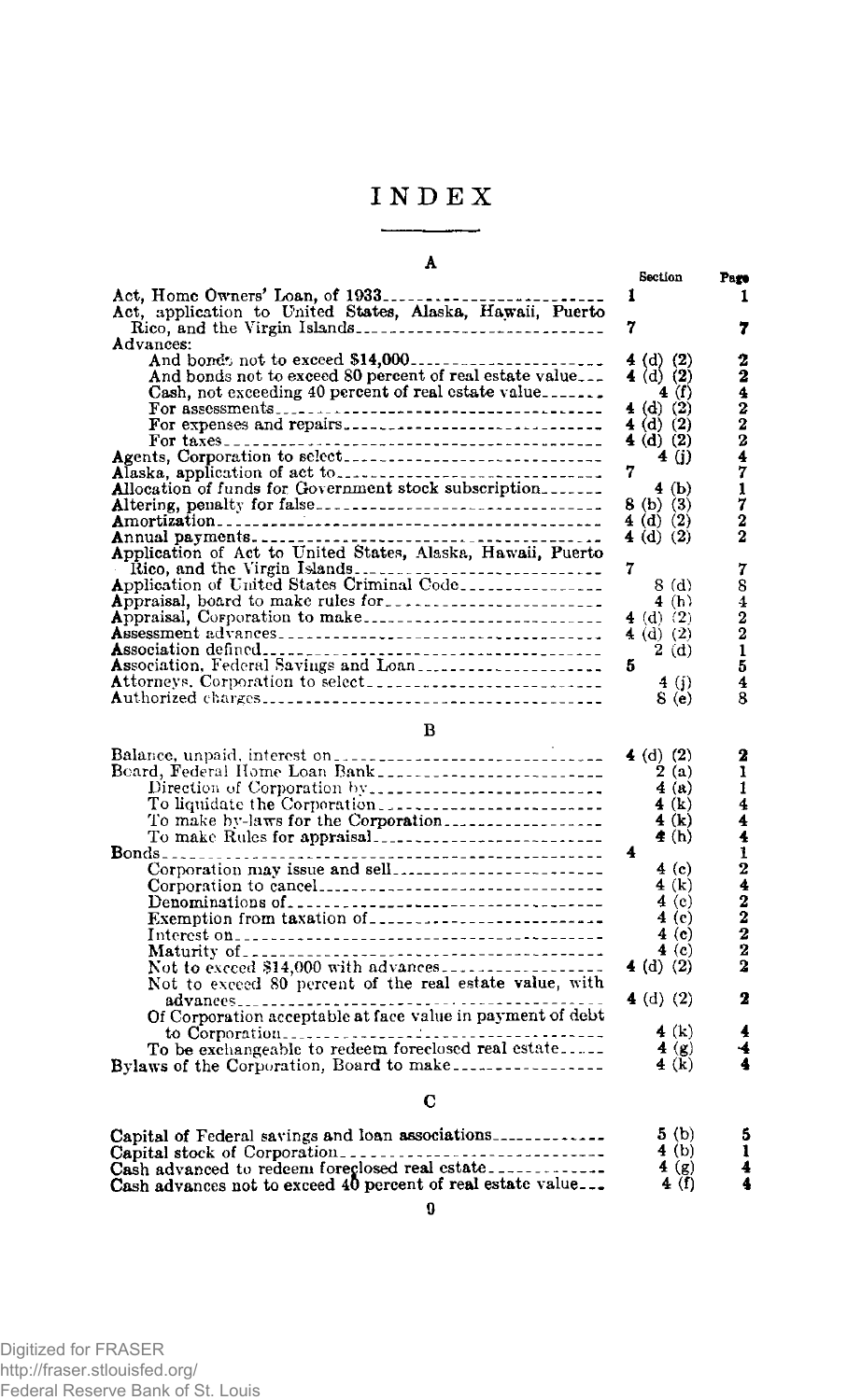|                                                                                                                                        | Ecction          | Page                            |
|----------------------------------------------------------------------------------------------------------------------------------------|------------------|---------------------------------|
|                                                                                                                                        | 4(e)             | 3                               |
| Not to exceed 50 percent of real estate value                                                                                          | 4 (e)            | $\bar{3}$                       |
|                                                                                                                                        | 4 (e)            | 3                               |
|                                                                                                                                        |                  |                                 |
|                                                                                                                                        | 5 (b)            | 5                               |
|                                                                                                                                        | 8 (e)            | 8<br>5                          |
| Chartering of Federal savings and loan association                                                                                     | 5(a)             |                                 |
| Code, application of United States Criminal                                                                                            | 8(d)             | 8                               |
|                                                                                                                                        | 4                | 1                               |
| Of personnel, to be fixed by the board                                                                                                 | 4 (j)            | 4                               |
| Of personnel will in no case exceed compensation of mem-                                                                               |                  |                                 |
|                                                                                                                                        | 4(j)             | $4\overline{5}$ $5\overline{7}$ |
| Conservator of associations, appointment of                                                                                            | 5(d)             |                                 |
| Consolidation of Federal savings and loan associations.                                                                                | 5 (d)            |                                 |
| Conversion to Federal savings and loan association                                                                                     | 5(j)             |                                 |
| Corporation:                                                                                                                           |                  | 4                               |
|                                                                                                                                        | 4(k)             | $\overline{\mathbf{4}}$         |
|                                                                                                                                        | 4(i)<br>4(b)     | ī                               |
|                                                                                                                                        | 4                |                                 |
|                                                                                                                                        | 2(b)             | 11244                           |
|                                                                                                                                        | 4 <sub>(c)</sub> |                                 |
|                                                                                                                                        | 4(j)             |                                 |
|                                                                                                                                        | 4(k)             |                                 |
|                                                                                                                                        | 2(b)             |                                 |
| May acquire home mortgages                                                                                                             | $4(d)$ (1)       |                                 |
| May issue and sell bonds                                                                                                               | 4(c)             | $22222$<br>$2424$               |
|                                                                                                                                        | 4 (d) $(2)$      |                                 |
|                                                                                                                                        | 4(d) (2)         |                                 |
| May make tax advances                                                                                                                  | 4 (d) (2)        |                                 |
| May use facilities of the Federal home loan banks                                                                                      | 4(j)             |                                 |
| Real property subject to taxation.                                                                                                     | 4(c)             |                                 |
|                                                                                                                                        | 4 (k)            |                                 |
|                                                                                                                                        | 4 (k)            | $\frac{1}{4}$                   |
| To determine necessary expenditures___________________                                                                                 | 4(j)             |                                 |
| To fix compensation of personnel                                                                                                       | 4(j)             |                                 |
|                                                                                                                                        | 4 (d) $(2)$      | $\frac{4}{2}$ $\frac{4}{4}$     |
|                                                                                                                                        | 4 (j)            |                                 |
| To pay dividends to the United States                                                                                                  | 4(k)             |                                 |
| To pay proportionate share of expenses of the board                                                                                    | 4(j)             | $\frac{4}{4}$                   |
|                                                                                                                                        | 4(k)             |                                 |
|                                                                                                                                        | 4 (j)            | 4                               |
|                                                                                                                                        | 8 (b) (1)        | 7                               |
|                                                                                                                                        | 4                | 1                               |
| Criminal Code, application of United States                                                                                            | 8(d)             | 8                               |
|                                                                                                                                        |                  |                                 |
| D                                                                                                                                      |                  |                                 |
|                                                                                                                                        | 8 (c) (2)        |                                 |
|                                                                                                                                        | $4(d)$ (2)       | $\frac{8}{2}$                   |
|                                                                                                                                        | 2                |                                 |
|                                                                                                                                        | $8$ (c) $(2)$    |                                 |
|                                                                                                                                        | 4(c)             |                                 |
| Deposits of Federal savings and loan associations                                                                                      | 5 <sub>(b)</sub> | $\frac{8}{25}$                  |
|                                                                                                                                        | 4 (a)            |                                 |
|                                                                                                                                        | 3                | $\mathbf{1}$                    |
| Direct loan provision, repeal of and according to pay and the provision of the states, Corporation to pay and according to the states. | 4 (k)            | 4                               |
|                                                                                                                                        | 2(c)             | 1                               |
|                                                                                                                                        |                  |                                 |
| Е                                                                                                                                      |                  |                                 |

| Embezzelment, penalty for $z = 1$ and $z = 8$ (c) (1)       |       |    |
|-------------------------------------------------------------|-------|----|
|                                                             | 4 (i) |    |
| <b>Encouragement</b> of saving and home financing           |       |    |
| Evidence of stock ownership, receipts to be                 | 4(b)  |    |
| <b>Examination of Federal savings and loan associations</b> | 5(a)  | Б. |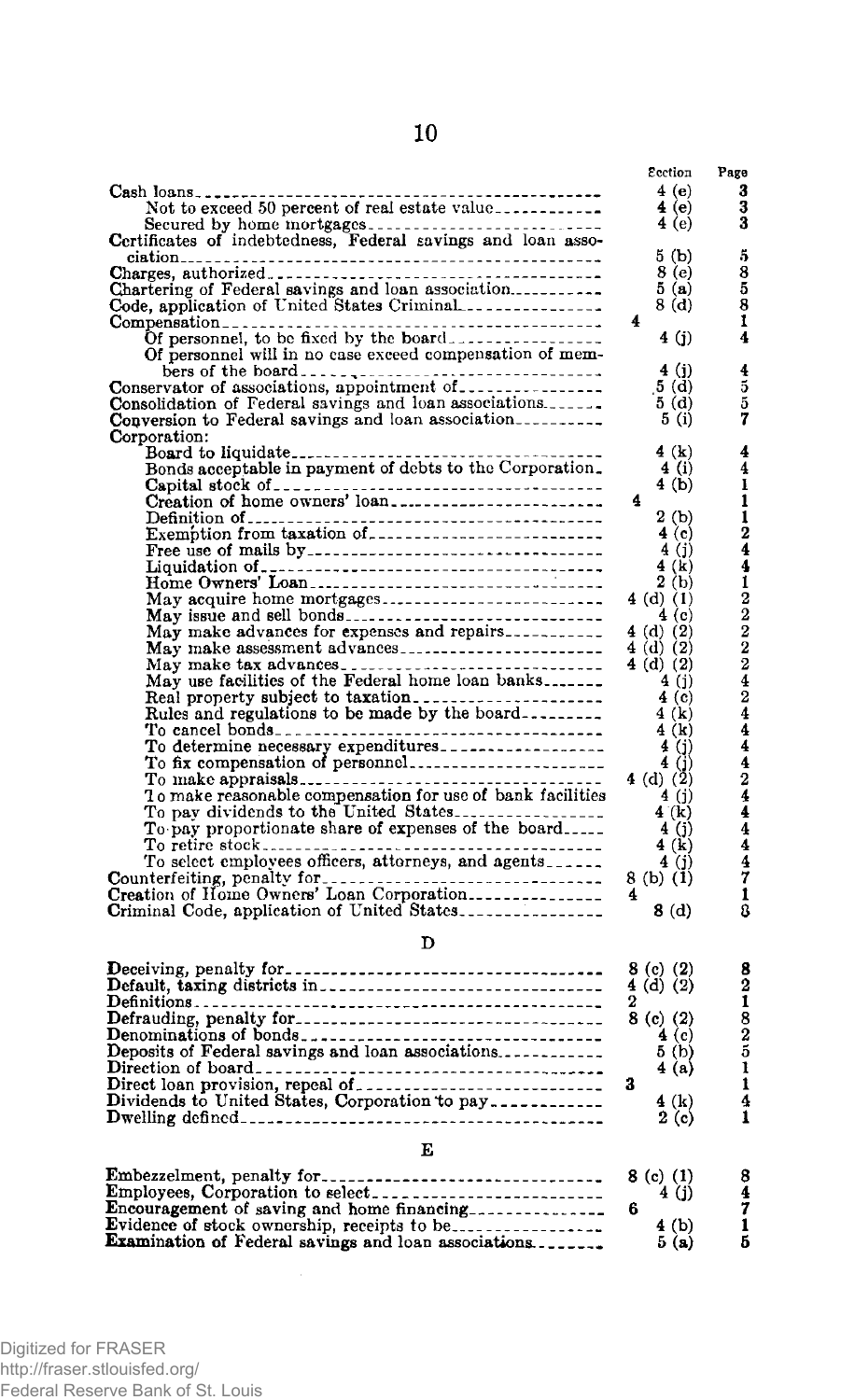|                                                                                                   | Section                                                                | Page                             |
|---------------------------------------------------------------------------------------------------|------------------------------------------------------------------------|----------------------------------|
|                                                                                                   | 8 (e)                                                                  | 8                                |
|                                                                                                   |                                                                        |                                  |
| ciations <sub>- .</sub><br>$\frac{1}{2}$                                                          | 5(h)                                                                   | 6                                |
|                                                                                                   | 4(c)                                                                   | $\frac{2}{4}$                    |
| Expenditures, Corporation to determine necessary                                                  | 4 $(c)$                                                                |                                  |
| Expenses and repairs, Corporation to make advances for                                            | 4 (j)<br>4 (d) (2)                                                     | 2                                |
| Expenses of board, Corporation to pay proportionate share of                                      | 4 (j)                                                                  | 4                                |
|                                                                                                   |                                                                        |                                  |
| F                                                                                                 |                                                                        |                                  |
| False altering, penalty for                                                                       |                                                                        |                                  |
|                                                                                                   | 8 (b) (3)<br>8 (c) (2)                                                 |                                  |
| False statement, penalty for                                                                      | 8(a)                                                                   |                                  |
| Federal Home Loan Bank Board                                                                      | 2(a)                                                                   |                                  |
| Federal home loan banks, Corporation may use facilities of                                        | 4(j)                                                                   |                                  |
| Federal savings and loan associations                                                             | 5                                                                      |                                  |
|                                                                                                   | 5(b)                                                                   |                                  |
|                                                                                                   | 5(a)                                                                   |                                  |
|                                                                                                   | 2(d)<br>5(b)                                                           |                                  |
|                                                                                                   | 5(1)                                                                   |                                  |
|                                                                                                   | 5(h)                                                                   |                                  |
| Examination of<br>Exemption from taxation of<br>Government shares not to exceed \$100,000.        | 5(g)                                                                   |                                  |
| Government shares to equal all other shares                                                       | 5(g)                                                                   |                                  |
|                                                                                                   | $5(\tilde{a})$                                                         |                                  |
|                                                                                                   | $5\left(\tilde{c}\right)$                                              |                                  |
|                                                                                                   | 5(d)                                                                   |                                  |
|                                                                                                   | $5($ c $)$                                                             | 78714555155666555565555555555551 |
|                                                                                                   | 5(f)                                                                   |                                  |
|                                                                                                   | 5 (d)                                                                  |                                  |
|                                                                                                   | 5 <sub>(e)</sub>                                                       |                                  |
|                                                                                                   | 5(a)<br>5(a)                                                           |                                  |
|                                                                                                   | 5(d)                                                                   |                                  |
|                                                                                                   | 5(d)                                                                   |                                  |
|                                                                                                   | 5(a)                                                                   |                                  |
|                                                                                                   | 5(d)                                                                   |                                  |
|                                                                                                   | 5(d)                                                                   |                                  |
| Retirement of shares of __________________________________                                        | 5(g)                                                                   |                                  |
|                                                                                                   | $5($ e $)$                                                             |                                  |
|                                                                                                   | 5(e)                                                                   |                                  |
|                                                                                                   | 2(c)                                                                   |                                  |
|                                                                                                   | 4 (g)                                                                  | $\overline{\mathbf{4}}$          |
| Forclosed real estate:                                                                            |                                                                        |                                  |
| Bonds exchangeable to redeem                                                                      | 4(g)                                                                   | 4                                |
|                                                                                                   | $\begin{pmatrix} 4 & \widetilde{g} \\ 8 & \widetilde{b} \end{pmatrix}$ |                                  |
|                                                                                                   | 4(j)                                                                   | $\frac{4}{7}$                    |
|                                                                                                   | 4(b)                                                                   | 1                                |
| Funds, Reconstruction Finance Corporation to allocate<br>Funds, surplus, to be paid into Treasury | 4 (k)                                                                  | 4                                |
|                                                                                                   |                                                                        |                                  |
| G                                                                                                 |                                                                        |                                  |
|                                                                                                   | 5(g)                                                                   | 6                                |
|                                                                                                   | 4(c)                                                                   | $\bf{2}$                         |
|                                                                                                   |                                                                        |                                  |
| н                                                                                                 |                                                                        |                                  |
|                                                                                                   | 7                                                                      | 7                                |
|                                                                                                   | 2(c)                                                                   | $\frac{1}{7}$                    |
|                                                                                                   | 6                                                                      |                                  |
| Home-loan bank, associations must become members of                                               | 6(f)                                                                   | 6                                |
| Home Loan Bank Board, Federal                                                                     | 2(a)                                                                   |                                  |
|                                                                                                   | 2(c)                                                                   |                                  |
|                                                                                                   | $4$ (d) (1)                                                            |                                  |
|                                                                                                   | 2(b)                                                                   | 1112                             |
| Home Owners' Loan Corporation_________________________                                            | 4                                                                      | 1                                |
|                                                                                                   |                                                                        |                                  |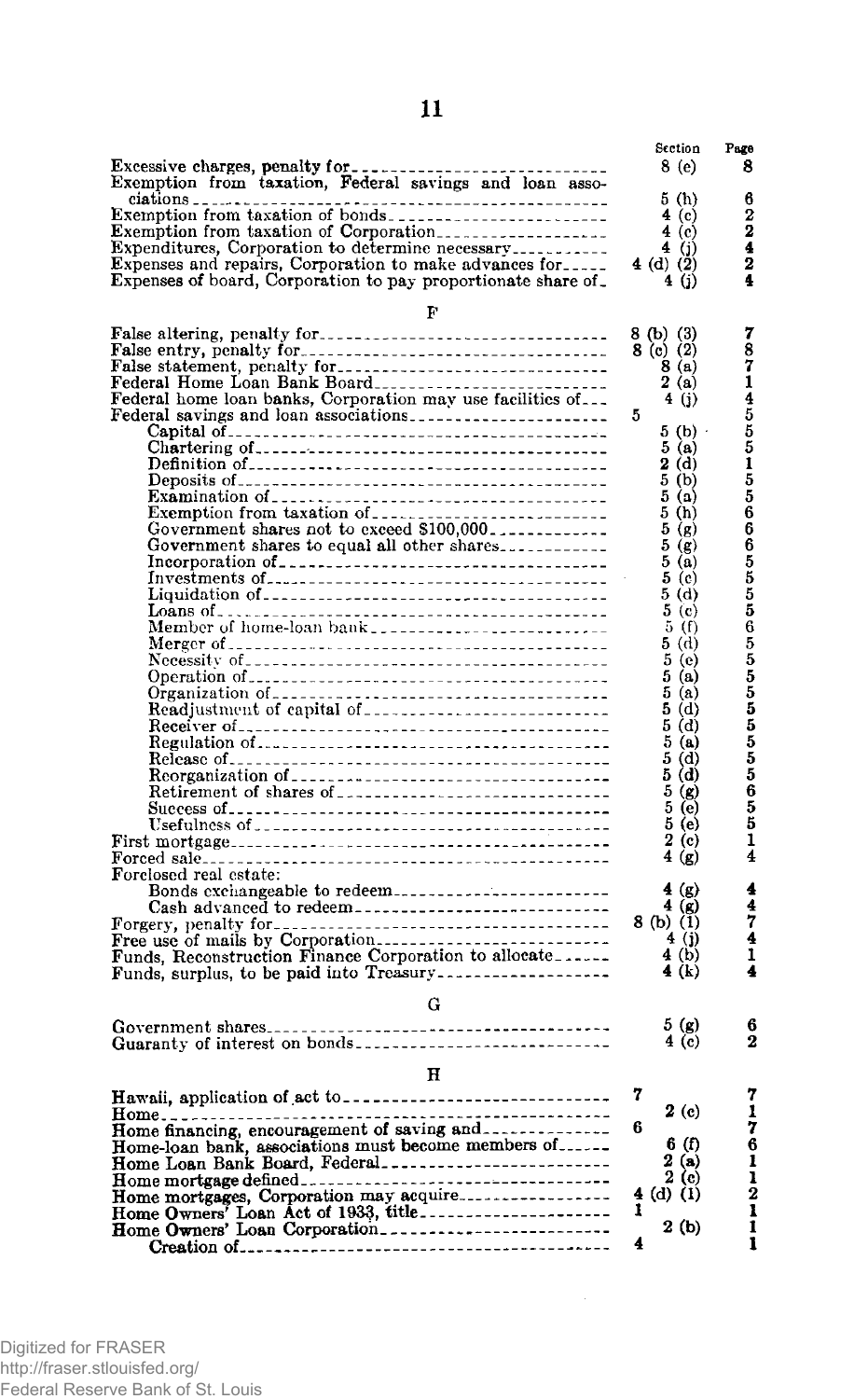|                                                                                                              | Section                                                    | Page                        |
|--------------------------------------------------------------------------------------------------------------|------------------------------------------------------------|-----------------------------|
|                                                                                                              | $\begin{smallmatrix} 2 & (c) \\ 2 & (c) \end{smallmatrix}$ | 1                           |
|                                                                                                              |                                                            | 1                           |
| Ι                                                                                                            |                                                            |                             |
| Incorporation of Federal savings and loan associations                                                       | 5(a)                                                       | $\frac{5}{5}$               |
|                                                                                                              | 5(a)                                                       |                             |
|                                                                                                              | 4(a)<br>$4$ (c)                                            | $\mathbf{1}$                |
| Interest, guaranty of Corporation to the United States                                                       | 4(c)                                                       |                             |
|                                                                                                              | 4(c)                                                       | $\frac{2}{2}$ $\frac{2}{2}$ |
| Interest on unpaid balance                                                                                   | 4 (d) (2)                                                  |                             |
|                                                                                                              | 4 (c)                                                      |                             |
|                                                                                                              | 5 <sub>(c)</sub>                                           | $\overline{5}$              |
| L                                                                                                            |                                                            |                             |
|                                                                                                              | 2(c)                                                       | 1<br>ī                      |
|                                                                                                              | 2(c)<br>4(k)                                               | 4                           |
| Liquidation of corporation<br>Liquidation of Federal savings and loan association                            | 5(d)                                                       |                             |
|                                                                                                              | 2(d)                                                       | $\frac{5}{1}$               |
|                                                                                                              | 2(b)                                                       |                             |
|                                                                                                              | 3                                                          | 1133532                     |
|                                                                                                              | 4(e)                                                       |                             |
|                                                                                                              | 4(e)                                                       |                             |
| Loans of Federal savings and loan associations<br>Loans secured by home mortgages, cash                      | $5($ c $)$<br>4 (e)                                        |                             |
|                                                                                                              | 4 (d) $(2)$                                                |                             |
| м                                                                                                            |                                                            |                             |
|                                                                                                              | 4 (j)                                                      |                             |
|                                                                                                              | 4(c)                                                       |                             |
| Mails, free use of, by Corporation-<br>Maturity of bonds-<br>Merger of Federal savings and loan associations | 5(d)                                                       | 42518221                    |
| Minimum capital stock of Corporation                                                                         | 4(b)                                                       |                             |
|                                                                                                              | 8 (c) $(1)$                                                |                             |
|                                                                                                              | 4 (d) (2)                                                  |                             |
|                                                                                                              | 4 (d) $(2)$                                                |                             |
|                                                                                                              | 2(c)<br>2(c)                                               | $\mathbf{I}$                |
|                                                                                                              | 4 (d) (1)                                                  |                             |
| Mutual thrift institutions                                                                                   | 5(a)                                                       | $\frac{2}{5}$               |
| N                                                                                                            |                                                            |                             |
| Necessary expenditures, Corporation to determine                                                             | 4 $(j)$                                                    | 4                           |
| Necessity of Federal savings and loan associations                                                           | 5(e)                                                       | 5                           |
| 0                                                                                                            |                                                            |                             |
|                                                                                                              | 4(j)                                                       | 4                           |
|                                                                                                              | 5(a)                                                       | $\frac{5}{5}$               |
| Organization of Federal savings and loan associations                                                        | 5(a)                                                       |                             |
| Overvaluing security, penalty for                                                                            | 8(a)                                                       | 7                           |
| P                                                                                                            |                                                            |                             |
|                                                                                                              | $8$ (b) (2)                                                |                             |
|                                                                                                              | 4 (i)                                                      |                             |
|                                                                                                              | $4($ c $)$<br>4 (d) (2)                                    |                             |
|                                                                                                              | 4 (d) $(2)$                                                |                             |
|                                                                                                              | 8                                                          |                             |
|                                                                                                              | 8 (b) (3)                                                  | 74222772                    |
|                                                                                                              | $4$ (d) (2)                                                |                             |
|                                                                                                              |                                                            |                             |
|                                                                                                              | 4 (j)                                                      |                             |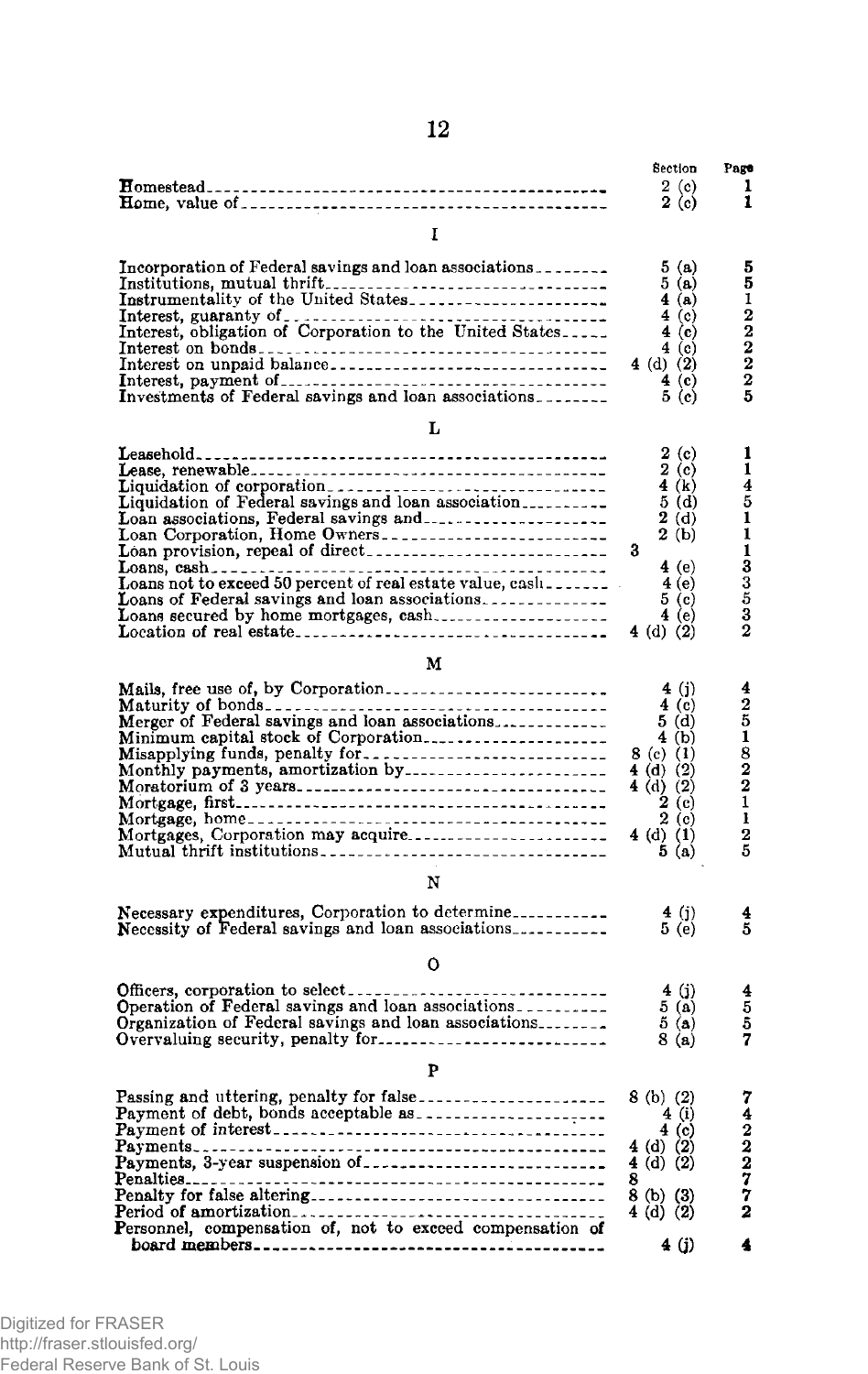|                                                                                                                                                                                                                                                                                                                                                                                                                                                                                                                                                     | Scetion                                                                                                                                                       | Page                                                                  |
|-----------------------------------------------------------------------------------------------------------------------------------------------------------------------------------------------------------------------------------------------------------------------------------------------------------------------------------------------------------------------------------------------------------------------------------------------------------------------------------------------------------------------------------------------------|---------------------------------------------------------------------------------------------------------------------------------------------------------------|-----------------------------------------------------------------------|
| Personnel, Corporation to fix compensation of                                                                                                                                                                                                                                                                                                                                                                                                                                                                                                       | 4 (j)                                                                                                                                                         | 4<br>$\bar{4}$                                                        |
|                                                                                                                                                                                                                                                                                                                                                                                                                                                                                                                                                     | 4(g)<br>4(j)<br>8 (b) (2)                                                                                                                                     |                                                                       |
|                                                                                                                                                                                                                                                                                                                                                                                                                                                                                                                                                     | $8$ (c) (1)                                                                                                                                                   | $\frac{4}{7}$ $\frac{7}{8}$                                           |
| Q                                                                                                                                                                                                                                                                                                                                                                                                                                                                                                                                                   |                                                                                                                                                               |                                                                       |
|                                                                                                                                                                                                                                                                                                                                                                                                                                                                                                                                                     | 4 (d) (2)                                                                                                                                                     | 2                                                                     |
| R                                                                                                                                                                                                                                                                                                                                                                                                                                                                                                                                                   |                                                                                                                                                               |                                                                       |
| Readjustment of capital of Federal savings and loan associa-<br>Real estate:                                                                                                                                                                                                                                                                                                                                                                                                                                                                        | 5(d)                                                                                                                                                          | 5                                                                     |
| Bonds exchangeable to redeem foreclosed<br>Cash advanced to redeem foreclosed<br>Cash advances not to exceed 40 percent of value of<br>Cash loans not to exceed 50 percent of value of<br>Real property of Corporation subject to tax<br>Reconstruction Finance Corporation to allocate funds_______<br>Regulation of Federal savings and loan associations<br>Reorganization of Federal savings and loan associations<br>Repairs, Corporation may make advances for<br>Rules and regulations for Corporation<br>Rules for appraisal, board to make | 4(g)<br>4(q)<br>4(f)<br>4(e)<br>4(d) (2)<br>4(c)<br>4(k)<br>4(b)<br>5(d)<br>4(b)<br>5(a)<br>4(k)<br>5(d)<br>2(c)<br>5(d)<br>4 (d) (2)<br>5(g)<br>4(k)<br>4(h) | 4<br>443224<br>1515451521<br>$\overline{6}$<br>4<br>4                 |
| s                                                                                                                                                                                                                                                                                                                                                                                                                                                                                                                                                   |                                                                                                                                                               |                                                                       |
| Savings and loan associations, Federal<br>Secretary of the Treasury, stock subscription of<br>Security, penalty for overvaluing<br>Stock subscription of the Secretary of the Treasury.<br>Success of Federal savings and loan associations                                                                                                                                                                                                                                                                                                         | 6<br>5<br>4(b)<br>8(a)<br>4 (d) $(2)$<br>8(a)<br>4(k)<br>4(b)<br>4(b)<br>4(b)<br>5(e)<br>4 (k)<br>4 (d) $(2)$                                                 | 7<br>5172874<br>$\frac{1}{1}$<br>$\frac{1}{5}$<br>4<br>$\overline{2}$ |
| T                                                                                                                                                                                                                                                                                                                                                                                                                                                                                                                                                   |                                                                                                                                                               |                                                                       |
| Tax advances, Corporation to make<br>Taxing districts in default<br>Taxation of bonds, exemption from<br>Taxation of Corporation, exemption from<br>Taxation, real property of Corporation subject to<br>Three-year suspension of payments<br>Thrift institutions, Mutual<br>Title, Home Owners' Loan Act of 1933<br>Treasury, surplus funds to be paid into<br>Treasury, surplus funds to be paid into<br>The Context of 1933<br>The Context of 1933<br>The Context of 1933<br>The Context                                                         | 4 (d) (2)<br>4 (d) $(2)$<br>4(c)<br>$4($ c)<br>4 <sub>(c)</sub><br>4 (d) $(2)$<br>5(a)<br>1<br>4(k)<br>4(g)                                                   | $22222$<br>$232514$<br>4                                              |